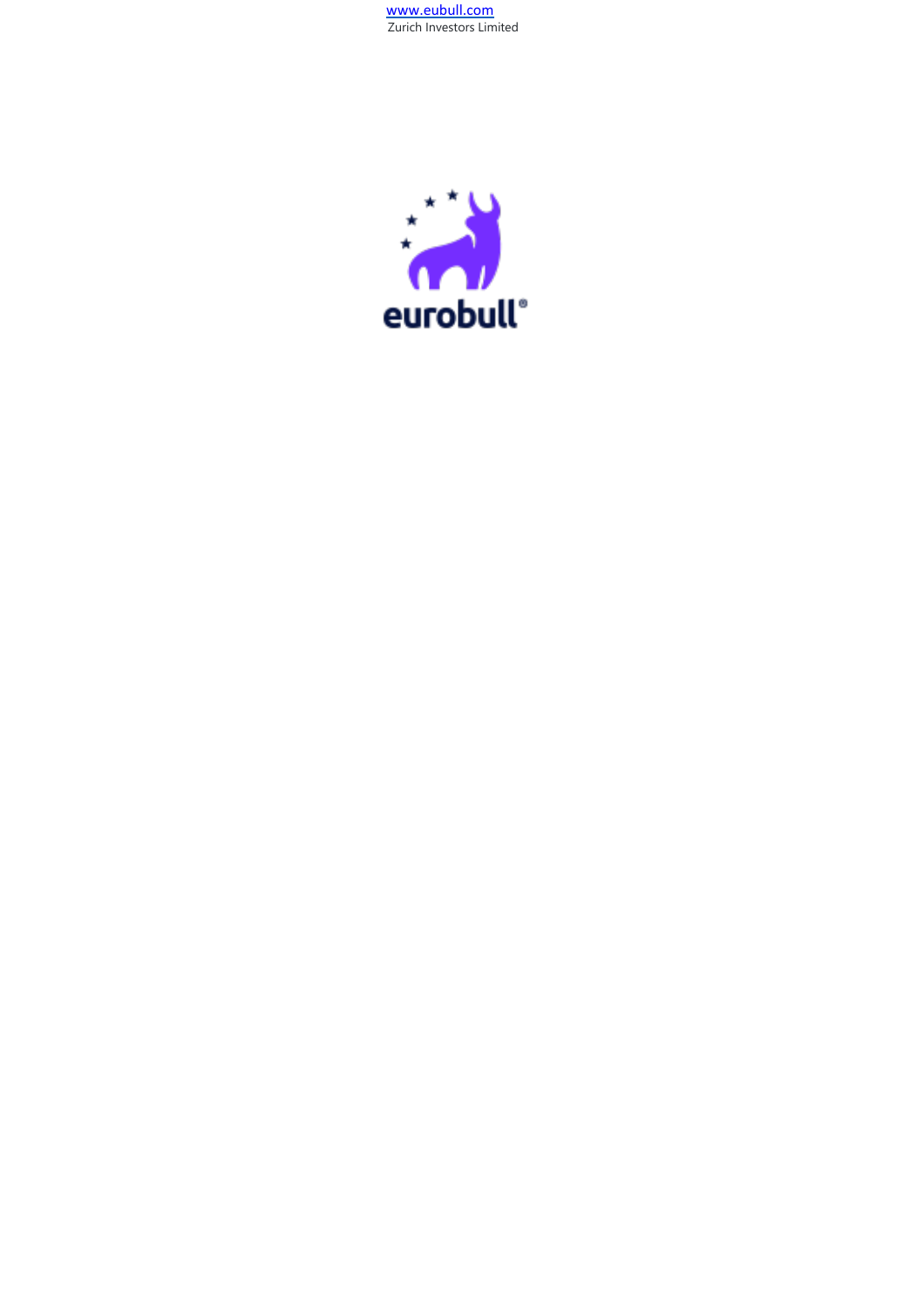# SECTION A – INTRODUCTION

# 1. INTRODUCTION

- 1.1 Protecting your privacy and keeping your personal information confidential is very important to us. This Privacy Policy ("Policy") sets out how we collect and manage your personal and sensitive information, in compliance with the Privacy Act 1988 (Cth) ("Privacy Act") and the Australian Privacy Principles ("APPs").
- 1.2 In this Policy, we use the terms "we" "us" "our" or "Eurobull" to referto Zurich Investors Limited.
- 1.3 Personal information is any information or opinion about you that is capable (or reasonably capable) of identifying you, whether the information or opinion is true or not, and regardless of whether the information is recorded in a material form.
- 1.4 Sensitive information includes things like your racial or ethnic origin, political opinions or membership of political associations, religious or philosophical beliefs, membership of a professional or trade association or trade union, sexual orientation or criminal record. Your health, genetic and biometric information and biometric templates are also sensitive information. Sensitive information is also personal information for the purposes of the Privacy Act.
- 1.5 We collect personal and/or sensitive information to provide you with the products and services that you ask for, as well as information about products and services offered by us or third parties.
- 1.6 We may use your personal and/or sensitive information to administer our products and services, for prudential and risk management purposes and, unless you tell us otherwise, to provide you with related marketing information. We also use the information we hold to help detect and prevent illegal activity. We cooperate with police and other enforcement bodies as required by law.
- 1.7 We disclose relevant personal information to external organisations that help us provide services. These organisations are bound by confidentiality arrangements. They may include overseas organisations.
	- 1.8 You can seek access to the personal information we hold about you. If the information we hold about you is inaccurate, incomplete, or outdated, please let us know so that we can correct it. If we deny access to your personal information, we'll let you know the reason why. For example, we may give an explanation of a commercially sensitive decision, or give you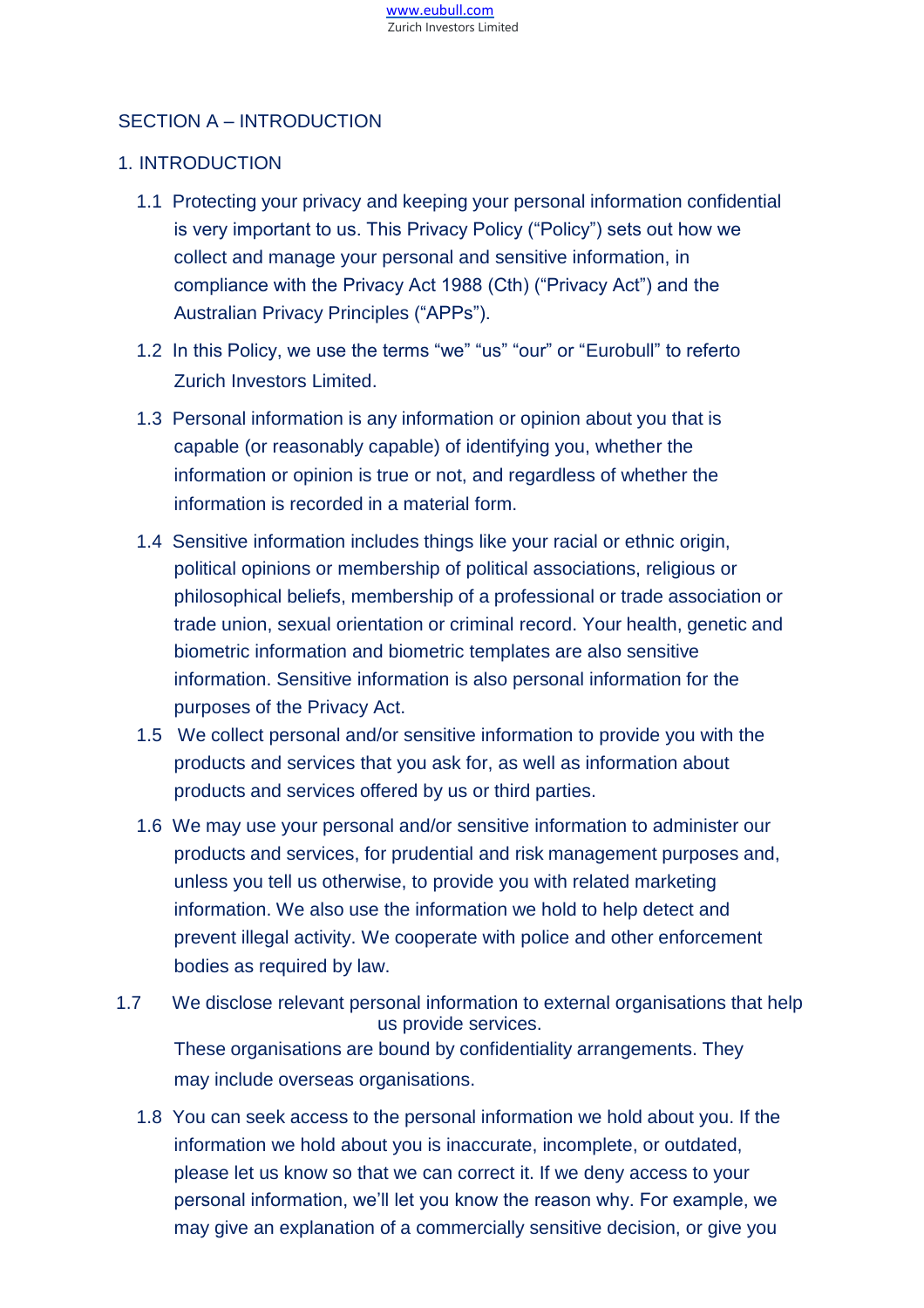

access to the information through a mutually agreed intermediary, rather than provide you with direct access to evaluative information connected with the decision.

# SECTION B – COLLECTION OF PERSONAL INFORMATION

2. Why we collect your personal information

2.1 We only collect personal information when it's reasonably necessary for us to do business with you.

- 2.2 We use your personal information to:
	- (a) verify your identity;
	- (b) provide you with the products and services that you've asked for;
	- (c) help us monitor, evaluate and develop our products and services;
	- (d) enable secure access to our client area;
	- (e) unless you tell us otherwise, keep you informed about our products and services and those of our relevant business and initiative partners, and tailor this information to your needs and interests;
	- (f) respond to any feedback, queries or complaints;
	- (g) provide you with technical support;
	- (h) participate in any third party acquisition or potential acquisition of an interest in us or our assets;
	- (i) comply with our legal obligations under the applicable laws; and
	- (j) take measures to detect and prevent fraud, crime or other activity which may cause harm to our business or our products and services.
	- 3. Information we may collect

3.1 The personal information we collect about you generally includes the following:

- (a) name;
- (b) date of birth;
- (c) postal or email address; or
- (d) phone numbers, including home, mobile and work;
- (e) fax number;
- (f) information relating to an individual's source of wealth;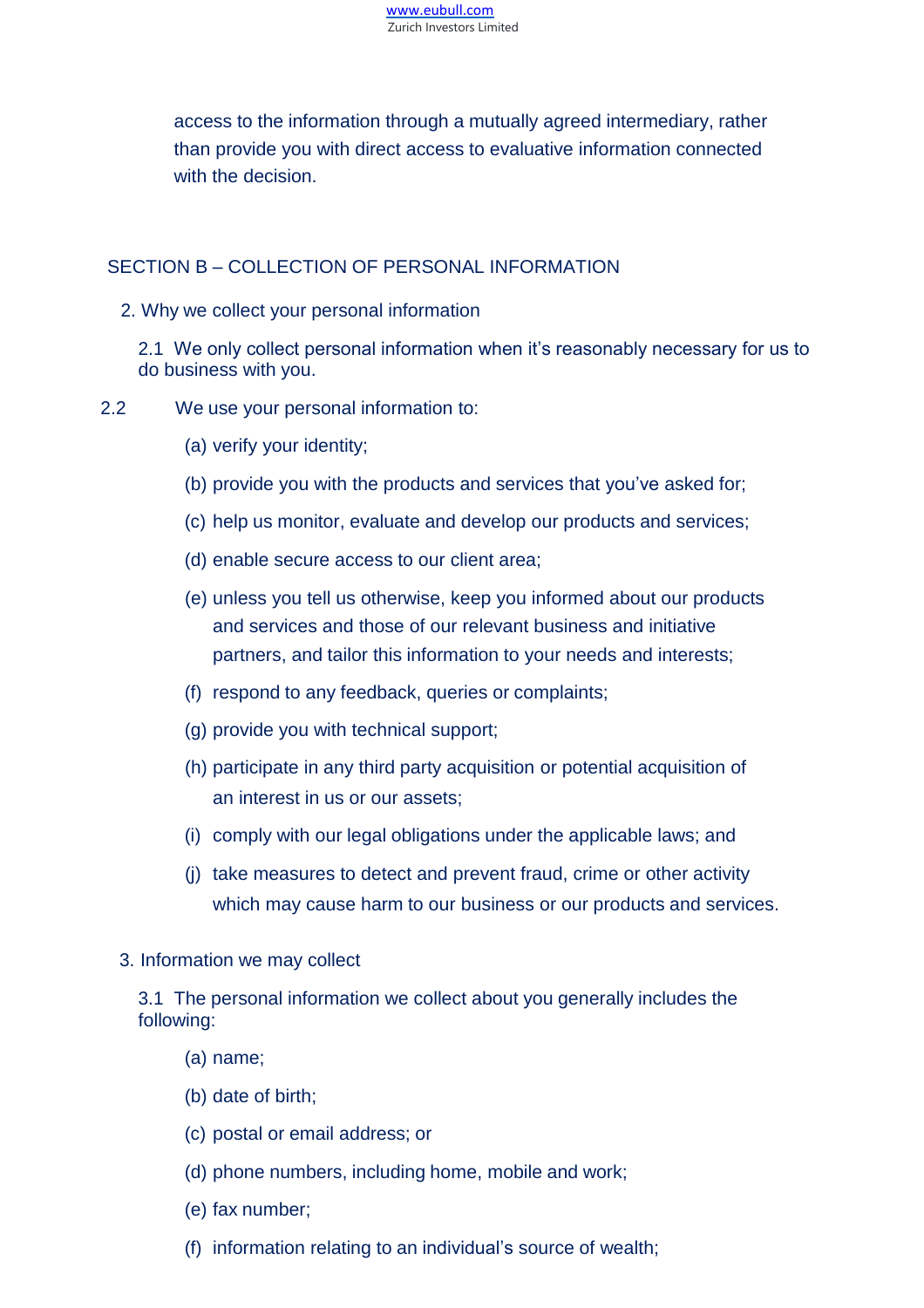

- (g) occupation;
- (h) credit card details;
- (i) bank account details, including institution name, branch, account name, bank identifier, and account number or IBAN;
- (j) information relating to your trading experience;
- (k) identification documentation, as required under the Anti-Money Laundering and Counter Terrorism Financing Act 2006 ("AML/CTF Act"), including:

#### (i)passport;

- (ii) driver's licence;
- (iii) national identity card;
- (iv) utility bills;
- (v) trust deed;
- (l) a Veda Check or other credit or bankruptcy check; and/or
- (m) other information we consider necessary to our functions and activities.
- 3.2 We're required by law to identify you if you're opening a new account or adding a new signatory to an existing account. The AML/CTF Act requires us to sight and record details of certain documents (i.e. photographic and non photographic documents).
- 3.3 Where necessary, we also collect information on the following individuals:
	- (a) trustees;
	- (b) partners;
	- (c) company directors and officers;
	- (d) officers of co-operatives and associations;
	- (e) client's agents;
	- (f) beneficial owners of the client; and
	- (g) persons dealing with us on a "one-off" basis.
- 3.4 We may take steps to verify the information we collect. For example, a birth certificate provided as identification may be verified with records held by the Registry of Births, Deaths and Marriages to protect against impersonation, or we may verify with an employer that employment and remuneration information provided in a credit application is accurate.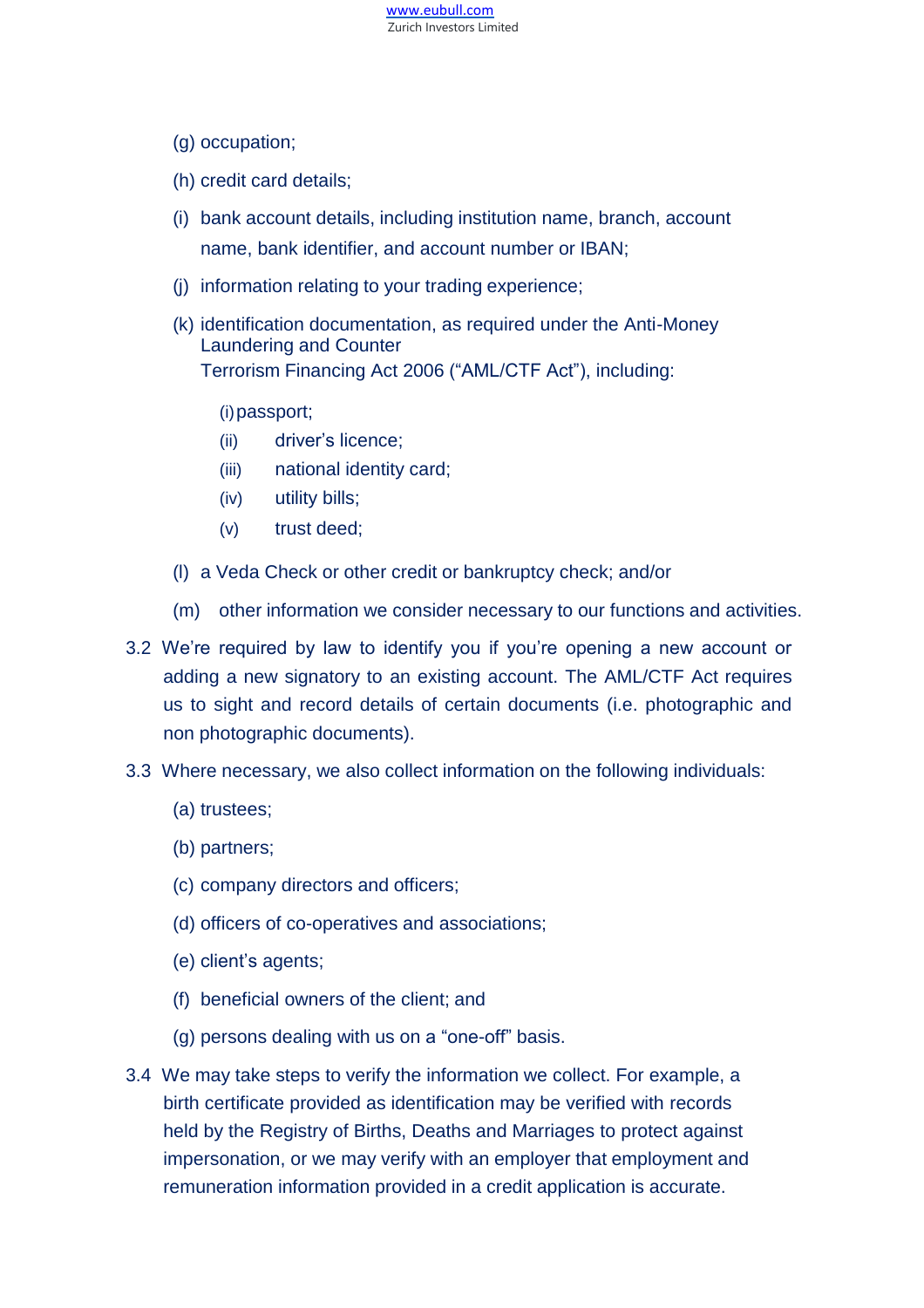

- 4. How we collect personal information
	- 4.1 We may either collect personal information about you directly from you or from sources other than you when permitted under the AML/CTF Act. "Sources other than you" may include your agents, family members, friends, related entities, affiliates or divisions.

4.2 We may also collect information from you electronically, for instance, when you visit our website.

- 5. Incomplete or inaccurate information
	- 5.1 If you provide us with incomplete or inaccurate information, we may not be able to provide you with the products or services that you ask for.
- 6. Consent
	- 6.1 In most cases, we'll obtain your consent to use and disclose your personal information for our intended purposes either before or at the time that we collect it.
	- 6.2 If you don't give us your consent or withdraw your consent, we may not be able to provide you with the products or services you ask for.
- 7. Withdrawing consent
	- 7.1 You can withdraw your consent at any time. To withdraw your consent, please email [support@eubull.com](mailto:support@eubull.com) in the first instance.
- 8. Sensitive information
	- 8.1 We'll only collect sensitive information about you if we have your consent, or if we're required or authorised by law.
- 9. Aggregated Data
	- 9.1 Aggregated data is general data about groups of people which doesn't identify anyone personally, for example the number of people in a particular industry that engage in forex trading. We use aggregated data to:
		- (a) help us to understand how you use our products and services and improve your experience with us; and
		- (b) customise the way that we communicate with you about our products and services so that we can interact with you more effectively.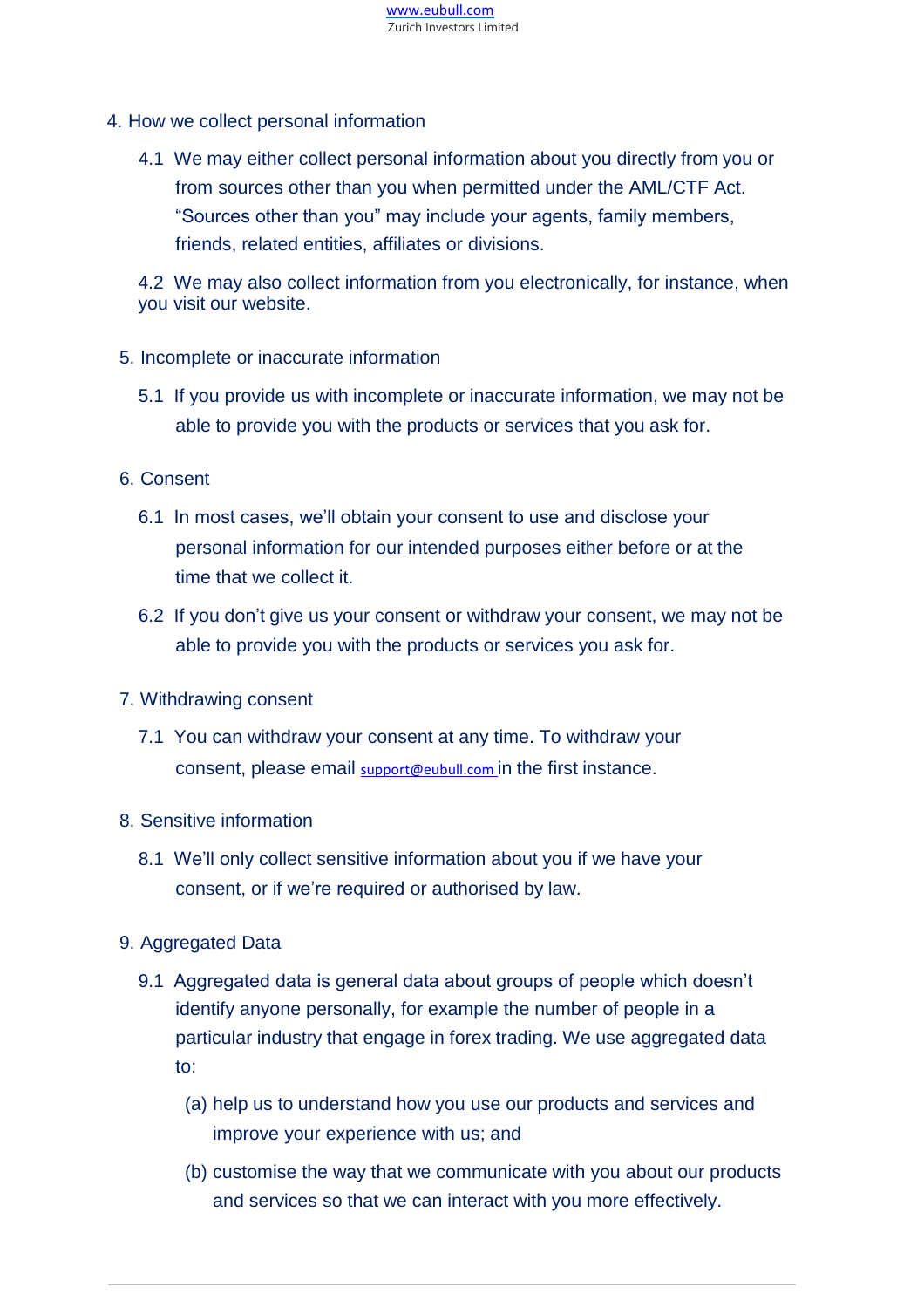

- 9.2 We may share aggregated data with our business or industry partners.
- 10. Anonymity and pseudonymity
	- 10.1In certain situations we may be able to give you the option of using a pseudonym or remain anonymous when you deal with us. We're only able to provide you with this option when it's practical for us to do so, and if we're not required by law to identify you.
- 11. Dealing with unsolicited personal information
	- 11.1If we receive personal information about you that we haven't ask for, we'll only retain it if we determine that:
		- (a) the information received is reasonably necessary for us to do business with you; and
		- (b) you've either consented to the information being collected, or it wasn't practical or reasonable for us to obtain your consent in the circumstances.
	- 11.2 If these conditions aren't met, we will destroy or de-identify the information.
	- 11.3If the unsolicited information we receive about you is sensitive information, we'll get your consent to retain it, regardless of what the circumstances are.

## SECTION C – INTEGRITY OF YOUR PERSONAL INFORMATION

- 12. Quality of personal information
	- 12.1We ensure that the personal information we collect and handle is accurate, up to date, complete and relevant.
	- 12.2Please contact us if any of the details you have provided to us change or if you believe that the information we have about you isn't accurate or up to date.
	- 12.3We may also take steps to update the personal information we hold, for example, an address, by collecting personal information from publicly available sources such as telephone directories or electoral rolls.
- 13. Security of personal information
	- 13.1We're committed to protecting the personal information we hold about you from misuse, unauthorised access and disclosure.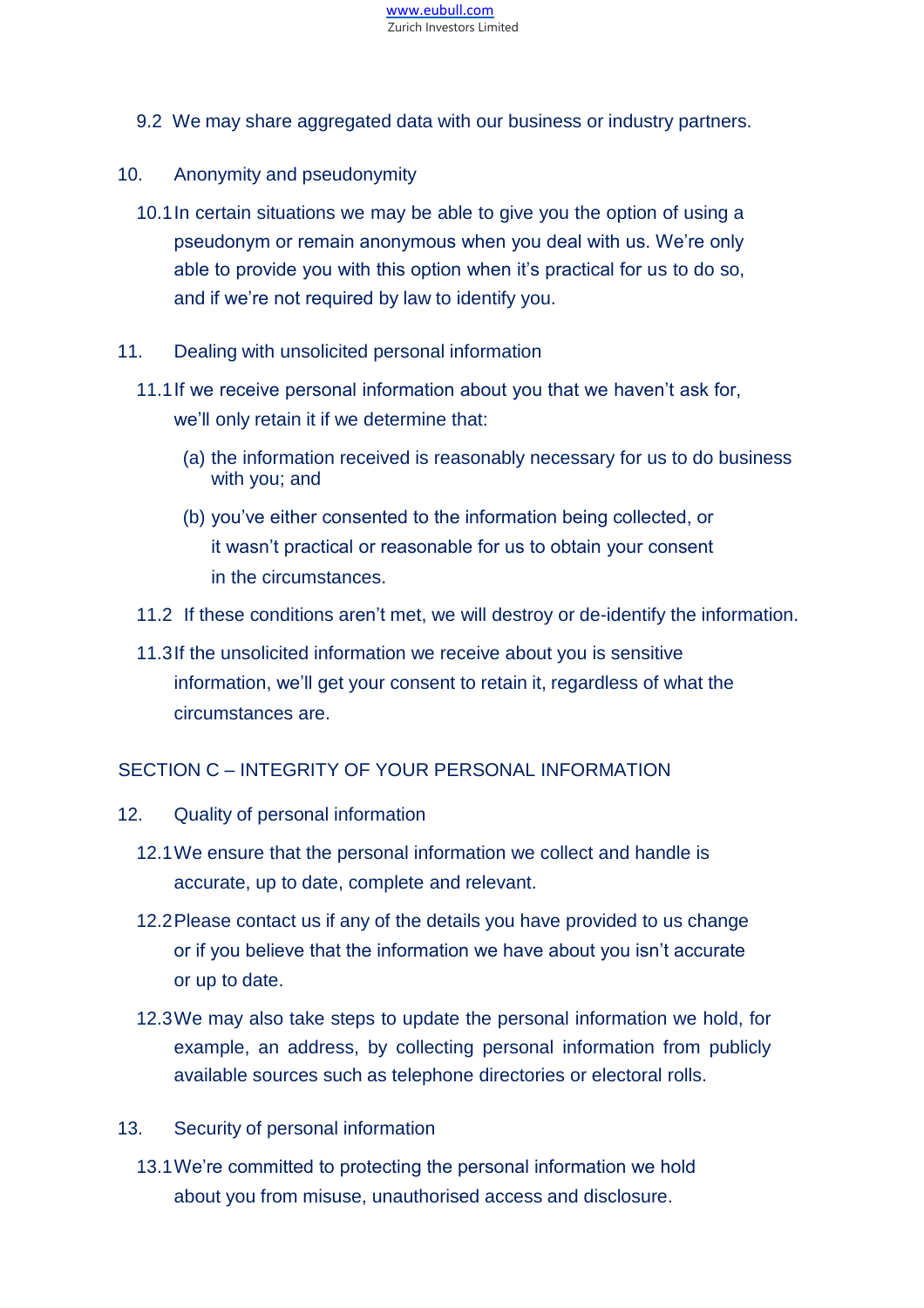

- 13.2We've implemented a range of practices and policies to provide a robust security environment. We ensure the on-going adequacy of these measures by regularly reviewing them.
- 13.3 Our security measures include:
	- (a) educating our employees about their obligations when they collect and handle personal information;
	- (b) requiring our employees to use passwords when accessing our systems;
	- (c) encrypting data sent from your computer to our systems during internet transactions and client access codes transmitted across networks;
	- (d) employing firewalls, intrusion detection systems and virus scanning tools to protect against unauthorised persons and viruses from entering our systems;
	- (e) using dedicated secure networks or encryption when we transmit electronic data for purposes of outsourcing;
	- (f) practising a clean desk policy for all premises and providing secure storage for physical records; and
	- (g) employing physical and electronic security measures such as swipe cards, alarms, cameras and guards (as required) to protect against unauthorised access to buildings.
- 13.4 Where we identify that we no longer need certain personal information, we ensure that it's effectively and securely destroyed. For example, we may shred paper records or use other means such as degaussing (de-magnetism of a device) and deletion in the case of electronic equipment and records.

## SECTION D – USE OR DISCLOSURE OF PERSONAL INFORMATION

- 14. Who we disclose personal information to
	- 14.1We may share your information with our related entities and third parties that we outsource functions to or partner with, in certain limited situations where it's necessary for us to provide our products and services or perform associated business activities.
	- 14.2 These entities and third parties include:
		- (a) brokers and agents who refer your business to us;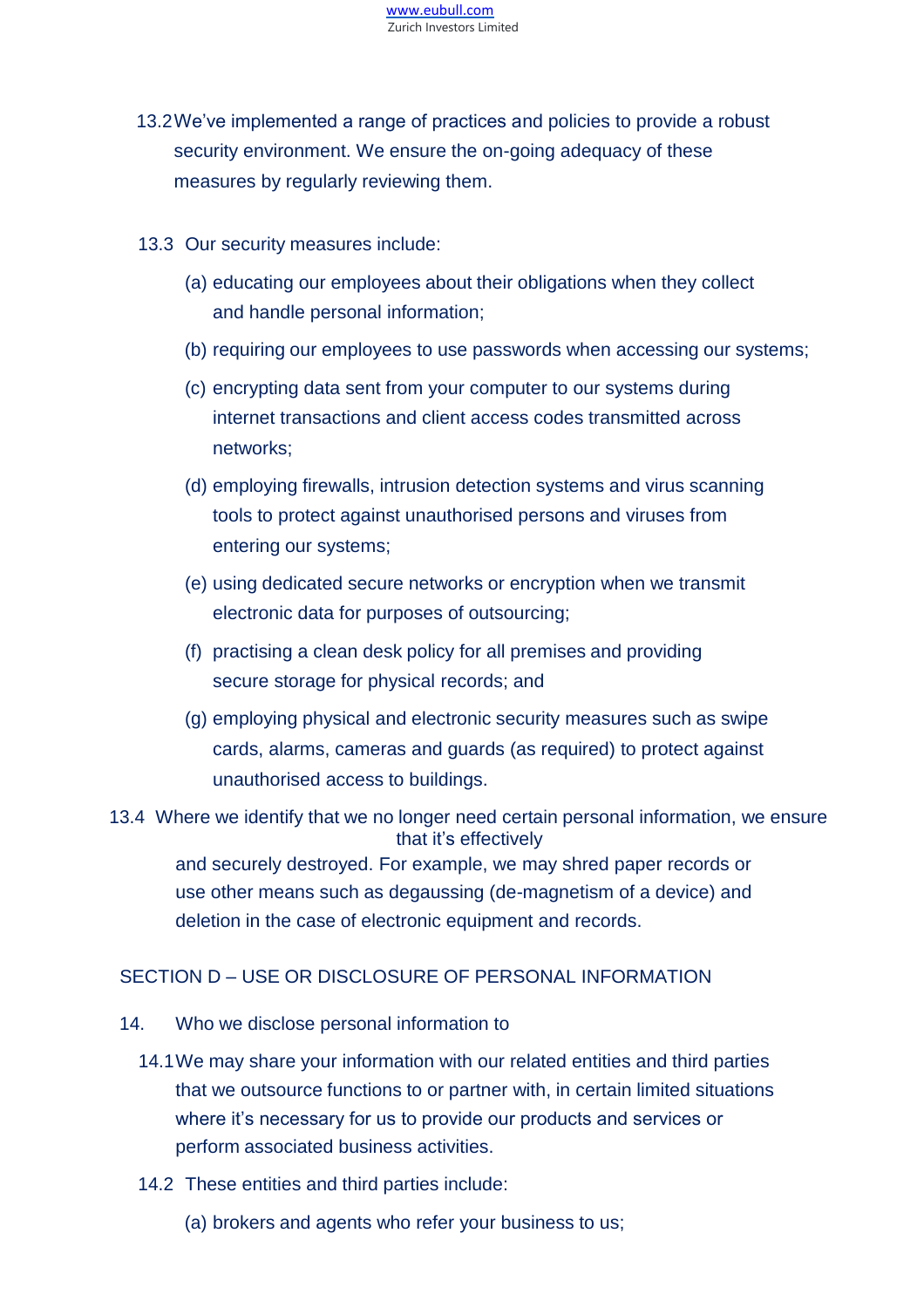

- (b) our third party business partners or joint initiative providers;
- (c) auditors we appoint to ensure the integrity of our operations;
- (d) any person acting on your behalf, including your financial adviser, solicitor, settlement agent, accountant, executor, administrator, trustee, guardian or attorney;
- (e) your employment referee (to confirm details about you);
- (f) credit reporting agencies;
- (g) other financial institutions and organisations that you seek credit from them (at their request, so that they may assess whether to offer you credit); and
- (h) other organisations who assist us to provide products and services by performing functions such as client contact, banking, payments, data processing, debt recovery, marketing and advertising, data analysis, business intelligence, website and technology services. They may also provide products and services that integrate with or complement our products and services.
- 14.3We take our obligations to protect your information extremely seriously and make every effort to deal only with parties who share and demonstrate the same attitude. Each of the third parties that we contract with is carefully selected and is only authorised to use your personal information in a secure way, that's necessary for them to perform their services to us.

#### 15. Disclosure required by law

15.1We'll also disclose your personal information if we're required by law or permitted to do so under the Privacy Act.

## SECTION E – DIRECT MARKETING

#### 16. Direct marketing

16.1Unless you've asked us not to, we may use your personal information to let you know about new or improved products and services and special offers that may be of interest to you.

16.2 If you don't want us to use your personal information for marketing purposes, please:

(a) call us on +18697654496;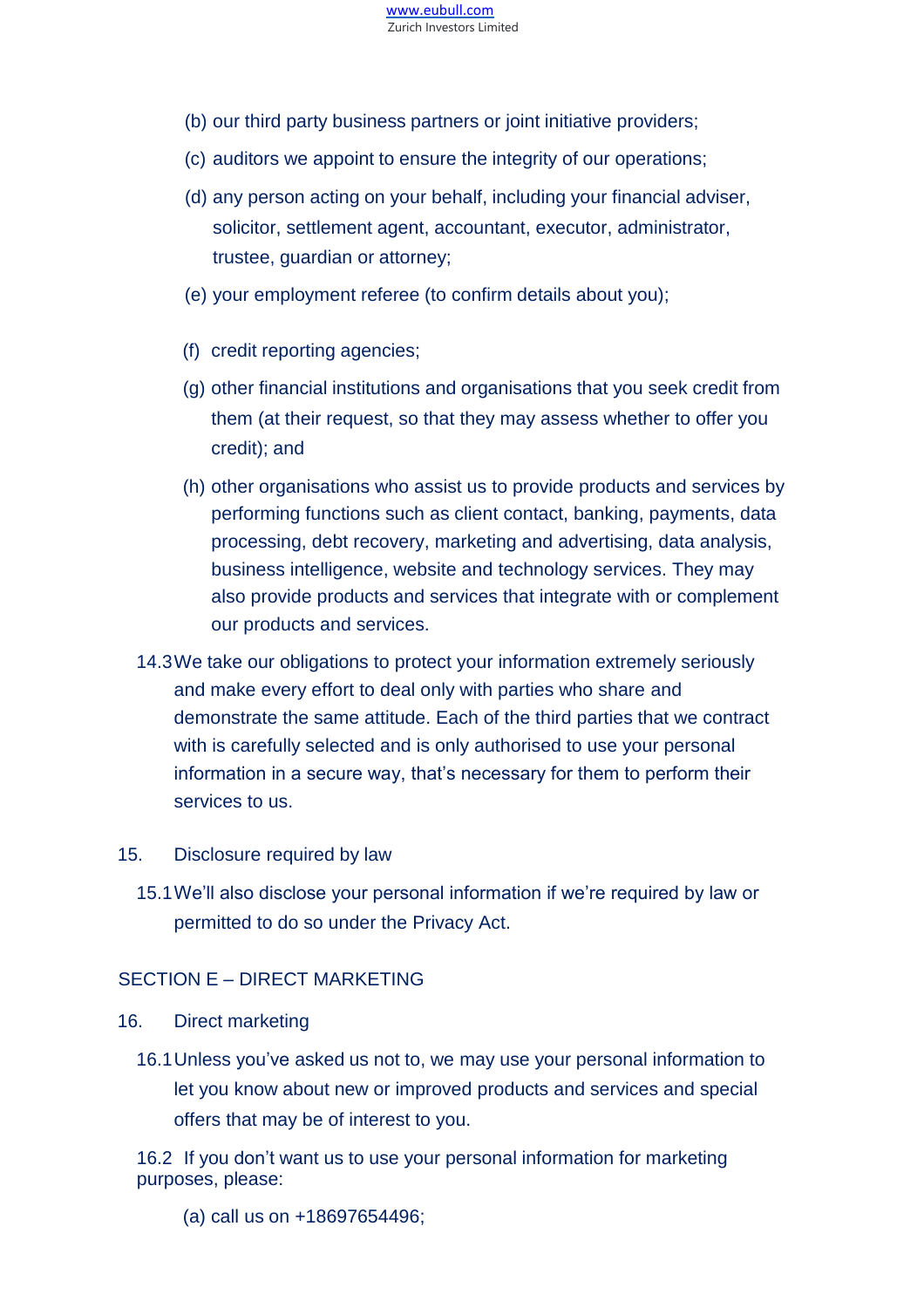

#### (b) write to us at [support@eubull.com](mailto:support@eubull.com)

### SECTION F – COOKIES

- 17. What is a cookie
	- 17.1A cookie is a small file which asks permission to be placed on your computer's hard drive. If your computer settings allow cookies, then the file is added and the cookie helps analyse web traffic or lets the site owner know when you visit a particular site.
- 18. Why we use cookies
	- 18.1Cookies help us provide you with a better website by enabling us to monitor the pages that you find useful and tailor our website to your needs, likes and dislikes by gathering and remembering information about your preferences.
	- 18.2We may collect information about your computer, including where available your IP address, operating system and browser type, for system administration. This is statistical data about your browsing actions and patterns, and doesn't identify you or anyone else as an individual.

18.3 We may disclose the data we collect through cookies to our related companies.

#### 19. How to block cookies

19.1Most web browsers allow you to adjust settings to erase cookies, disallow cookies, or receive a warning before a cookie is set. Please note that some parts of our websites may not function fully if you disallow cookies.

# SECTION G – CROSS BORDER DISCLOSURE OF PERSONAL INFORMATION

- 20. Disclosing personal information to cross border recipients
	- 20.1Some of our related companies and third parties that we share information with may be located outside of Australia. These entities may be located in the United Kingdom, the United States, Thailand, China, Russia and other countries. We'll only disclose your personal information to an offshore recipient once we have taken reasonable contractual and practical steps to ensure that:
		- (a) the overseas recipient doesn't breach the APPs; or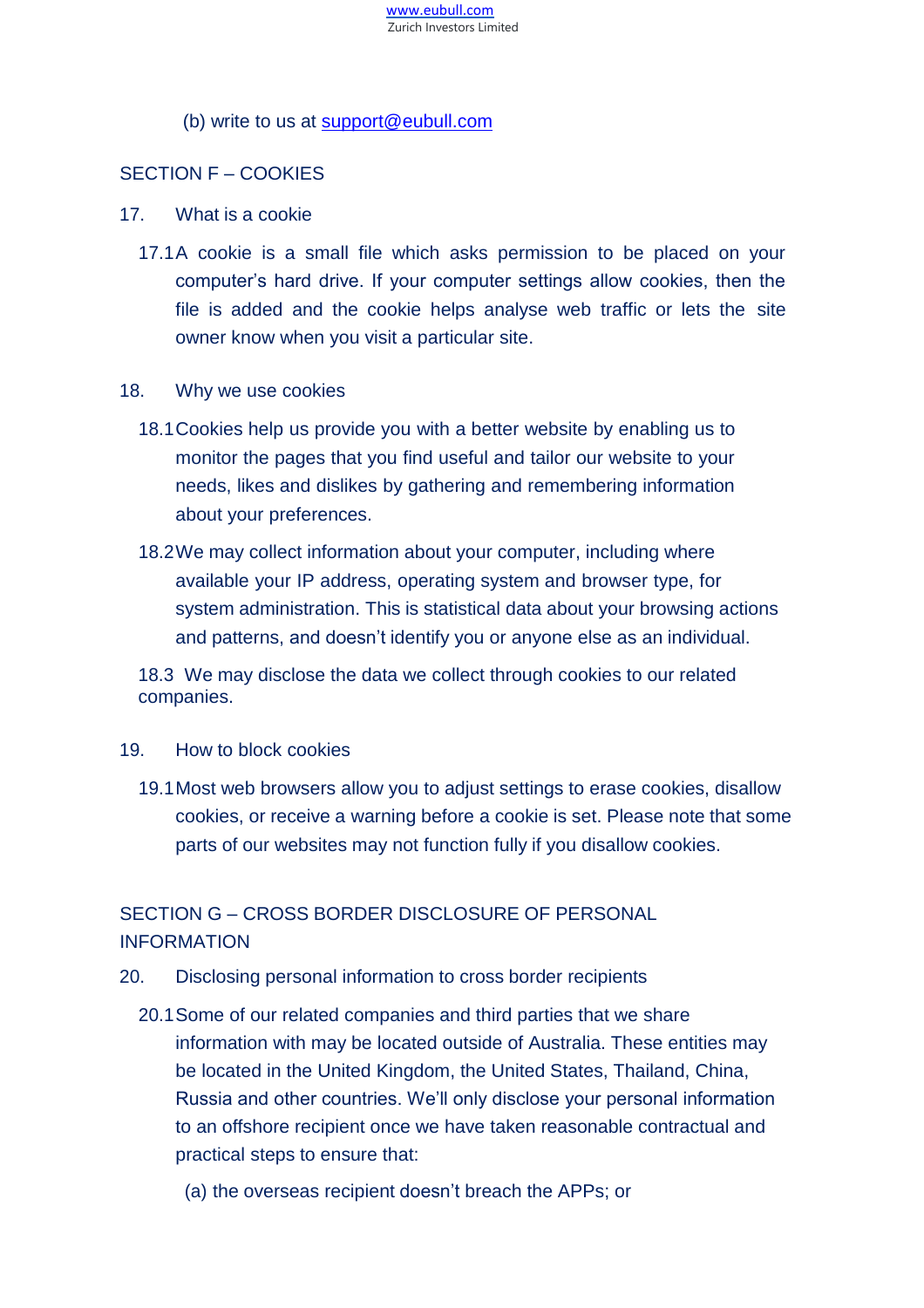- (b) you'll be able to take action to enforce the protection of a law or binding scheme that has the effect of protecting the information in a way that's at least substantially similar to the way in which the APPs protect the information; or
- (c) you've consented to the disclosure after we expressly tell you that there's no guarantee that the overseas recipient won't breach the APPs; or
- (d) the disclosure of the information is required or authorised by or under an Australian law or a court/tribunal order; or
- (e) a permitted general situation (other than the situation referred to in item 4 or 5 of the table in subsection 16A(1) of the Privacy Act) exists in relation to the disclosure of the information.

# SECTION H – ADOPTION, USE OR DISCLOSURE OF GOVERNMENT IDENTIFIERS

- 21. Adoption of government related identifiers
	- 21.1We won't adopt a government related identifier (such as your Medicare or driver's license number).
- 22. Use or disclosure of government related identifiers
	- 22.1Before using or disclosing a government related identifier, we'll ensure that such use or disclosure is:
		- (a) reasonably necessary for us to verify your identity for the purposes of doing business with you; or
		- (b) reasonably necessary for us to fulfil our obligations to a government agency or a State or Territory authority; or
		- (c) within a permitted general situation (other than the situation referred to in item 4 or 5 of the table in subsection 16A(1) of the Privacy Act; or
		- (d) reasonably necessary for one or more enforcement related activities conducted by, or on behalf of, an enforcement body.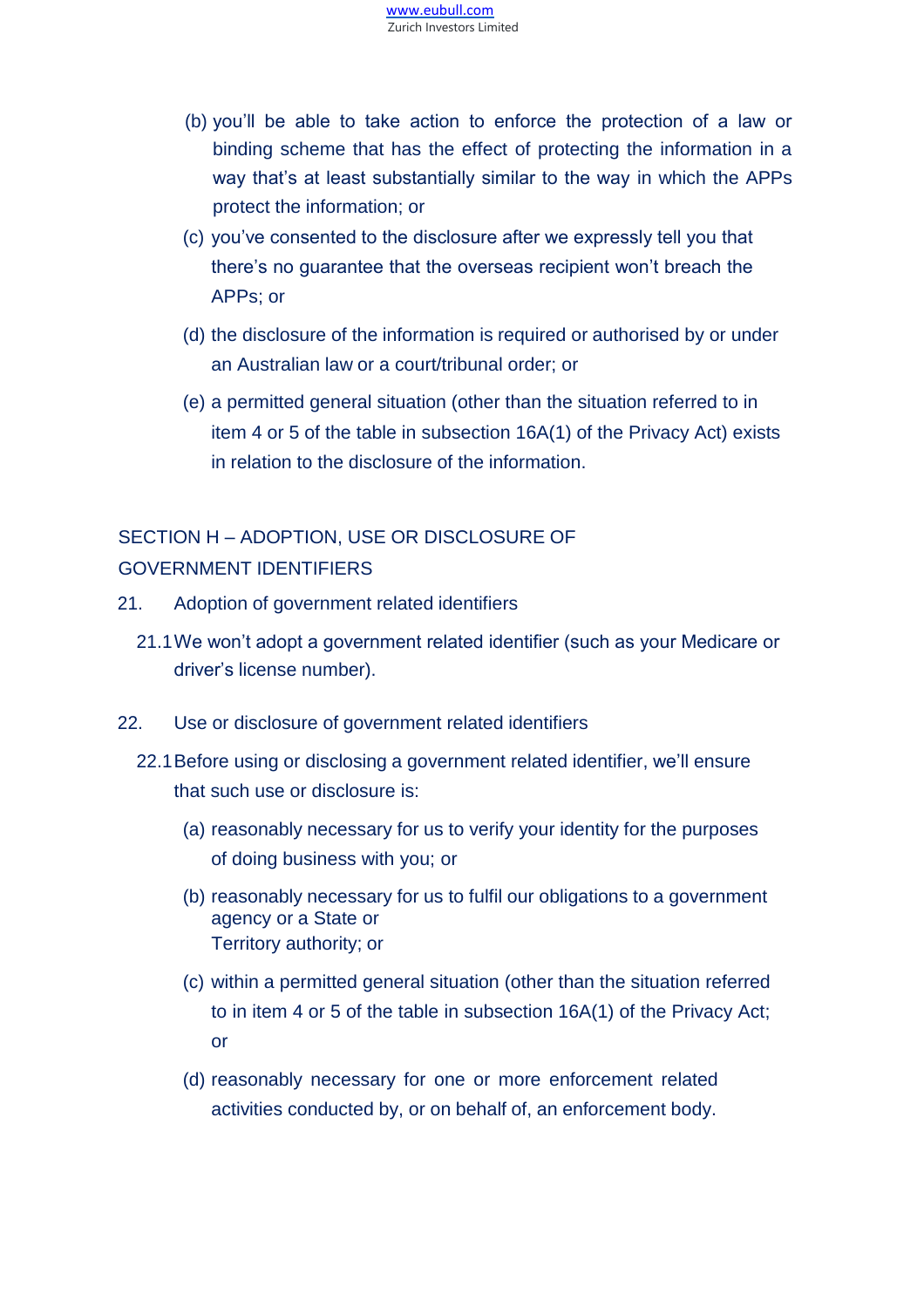

# SECTION I – ACCESS TO, AND CORRECTION OF, PERSONAL INFORMATION

#### 23. Access

23.1 If you've provided us with personal information, you have the right to request to access or correct it.

- 23.2Requests for access to or correct limited amounts of personal information, such as checking to see what address or telephone number we have recorded, can generally be handled over the phone.
- 23.3We'll respond to your request as soon as we're able to. In some cases we may ask you to pay an administrative fee to cover costs associated with your request. We'll confirm the cost with you and confirm that you want to proceed before actioning your request.
- 23.4We'll endeavour to comply with your request within 30 days of hearing from you. To help us respond, please include as much detail as possible about the information that you want to access or correct and, if relevant, how you'd like to access the information.
- 23.5 We'll always confirm your identity before providing you with access to your personal information.
- 24. Exceptions and refusal to give access or correct
	- 24.1In some circumstances we might have to deny your request for access or correction, or limit the access we provide. In either of these situations, we'll let you know the reasons for our decision in writing. If you disagree with our decision, you can make a complaint following the process set out in section J of this Policy.
- 25. Access to a credit report about you
	- 25.1You have the right to ask for a copy of any credit report we have obtained about you from a credit-reporting agency. However, the best means of obtaining an up-to-date copy is to get in touch with the credit-reporting agency directly, as we may not have retained a copy after we have used it, in accordance with Part IIIA of the Privacy Act.
	- 25.2You have a right to have any inaccuracies corrected or, if there's any dispute about accuracy, to have a note added to your credit reporting agency file explaining your position.
	- 25.3If we decline your credit application wholly or partly because of adverse information on your credit report, the Privacy Act requires us to let you know and tell you how you can go about getting a copy of your credit report.